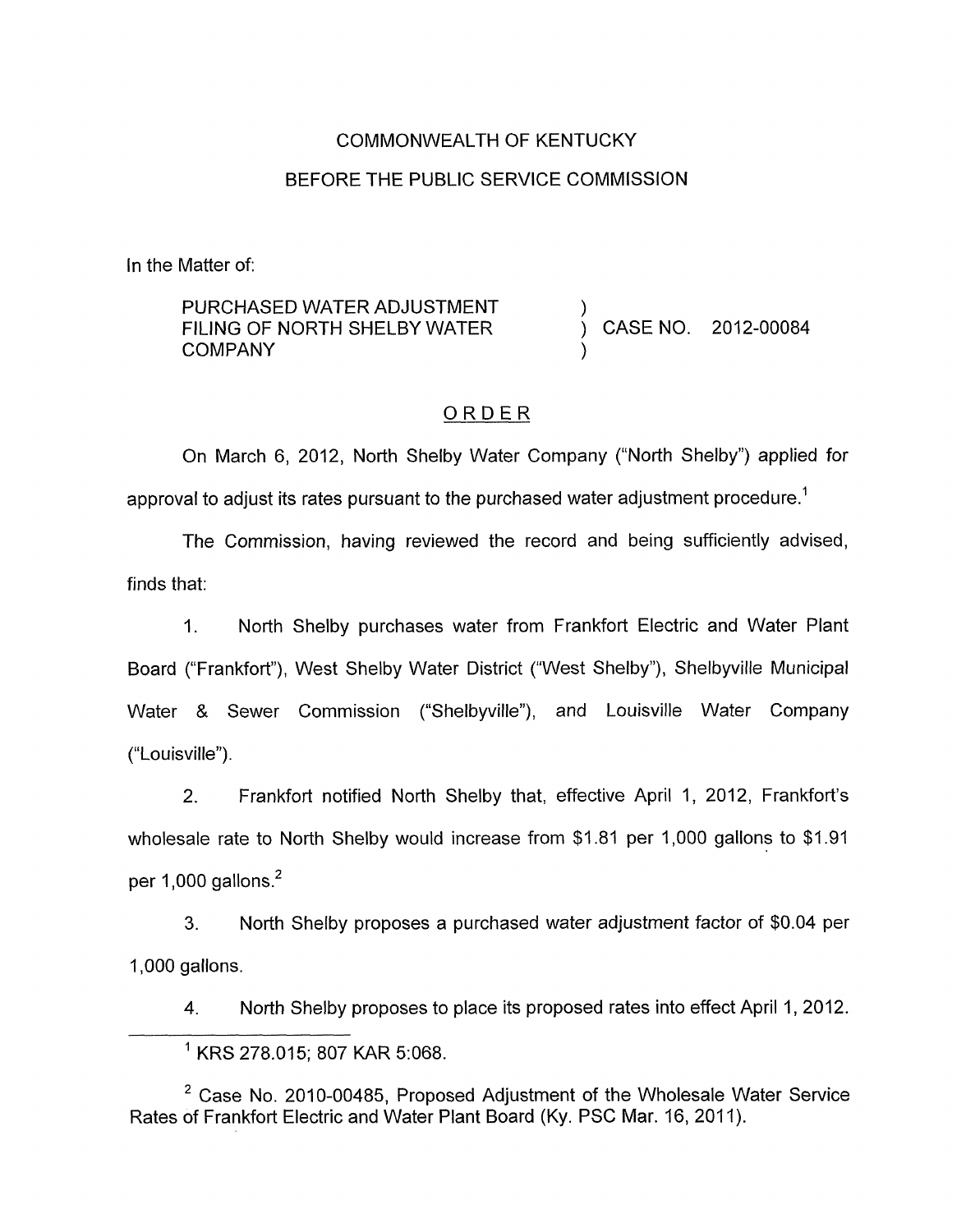5. During the 12 months ended January 31, 2012, North Shelby purchased 157,949,OOO gallons of water from Frankfort, 1,669,580 gallons from Shelbyville, and  $285,423,000$  gallons from Louisville.<sup>3</sup> It sold  $378,641,300$  gallons of water during the same period. The increase in the cost of purchased water is \$15,794.90, resulting in a purchased water adjustment factor of \$0,04 per 1,000 gallons.

6. The purchased water adjustment factor of \$0.04 per 1,000 gallons is fair, just, and reasonable and should be approved.

7. The proposed rates, which are set forth in Appendix B to this Order, are fair, just, and reasonable.

IT IS THEREFORE ORDERED that:

1. The purchased water adjustment factor of \$0.04 per 1,000 gallons, as calculated in Appendix A, is approved.

3. 'The rates in Appendix B are approved for service that North Shelby renders on and after April 1, 2012.

4. North Shelby's proposed tariff sheet filed with the application is approved.



**ATTE** Exett )i**Y**ector

 $\Phi$ uring this period, North Shelby did not purchase any water from West Shelby.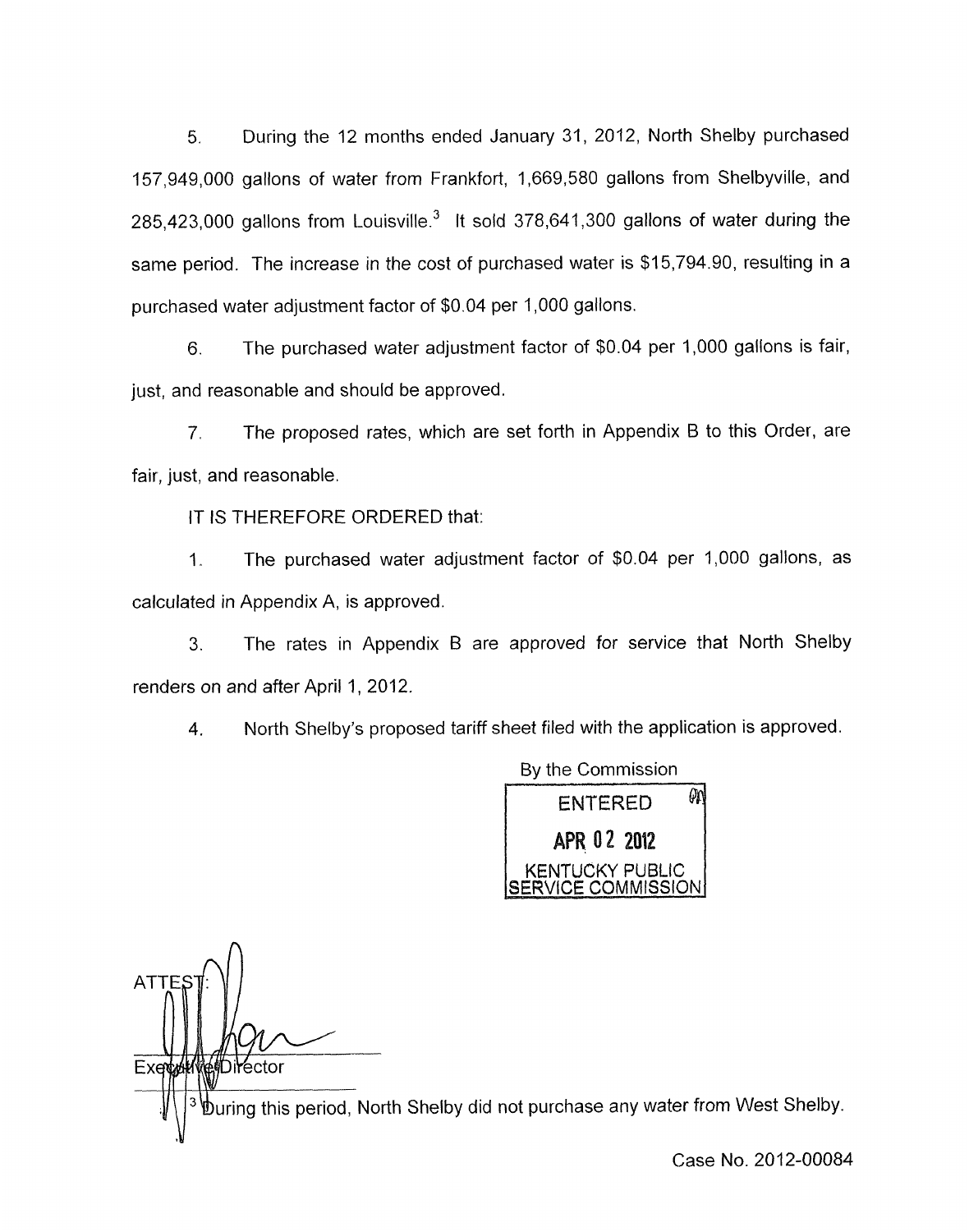### APPENDIX A

# APPENDIX TO AN ORDER OF THE KENTUCKY PUBLIC SERVICE COMMISSION IN CASE NO. 2012-00084 DATED **APR U 2 2U12**

|                                                                    | <b>Changed Rate</b>                           | <b>Base Rate</b>                                    |
|--------------------------------------------------------------------|-----------------------------------------------|-----------------------------------------------------|
| Frankfort<br>Purchases in gallons<br>Volumetric rate               | 157,949,000<br>1.91/1,000<br>301,682.59<br>\$ | 157,949,000<br>1.81/1,000<br>\$<br>\$<br>285,887.69 |
| Shelbyville<br><b>West Shelby</b><br>Louisville<br>Volumetric rate | \$ No Change                                  | \$ No Change                                        |
|                                                                    | Increased water cost                          | \$15,794.90                                         |

| Increased water cost              | \$15,794.90               |
|-----------------------------------|---------------------------|
| Divided by gallons sold           | 378,641,300               |
| Purchased water adjustment factor | $$0.04$ per 1,000 gallons |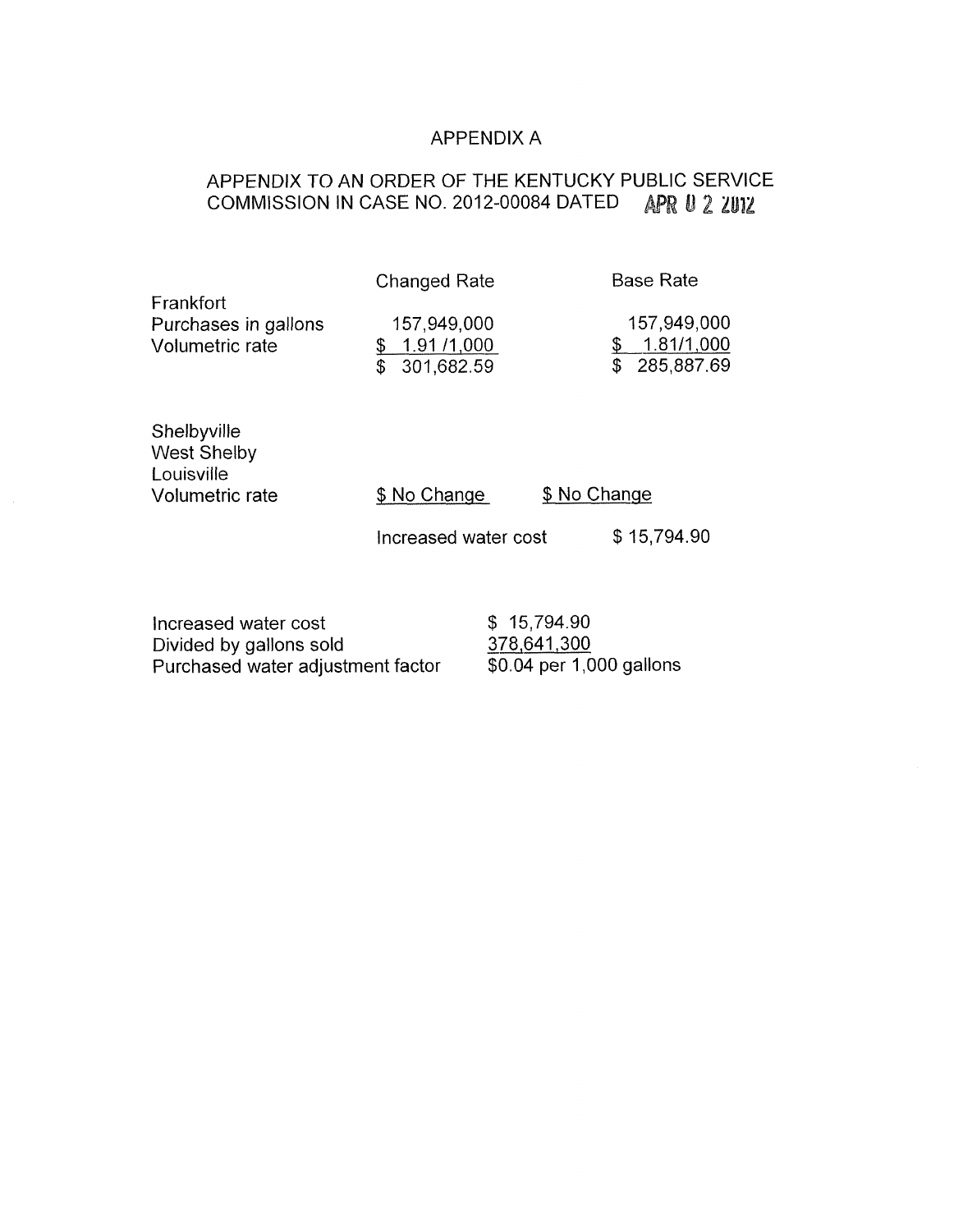#### APPENDIX B

## APPENDIX TO AN ORDER OF THE KENTUCKY PUBLIC SERVICE COMMISSION IN CASE NO. 2012-00084 DATED APR 0 2 2012

The following rates and charges are prescribed for the customers in the area served by North Shelby Water Company. All other rates and charges not specifically mentioned herein shall remain the same as those in effect under authority of the Commission prior to the effective date of this Order.

#### Monthlv Water Rates

| $5/8 \times 3/4$ Inch Meter |                  |                |          |                   |
|-----------------------------|------------------|----------------|----------|-------------------|
| First                       |                  | 2,000 gallons  | \$15.29  | Minimum Bill      |
| <b>Next</b>                 |                  | 3,000 gallons  | 6.26     | per 1,000 gallons |
| Next                        |                  | 5,000 gallons  | 4.88     | per 1,000 gallons |
| Next                        |                  | 40,000 gallons | 4.19     | per 1,000 gallons |
| Over                        |                  | 50,000 gallons | 3.51     | per 1,000 gallons |
|                             |                  |                |          |                   |
| 1-Inch Meter                |                  |                |          |                   |
| First                       |                  | 5,000 gallons  | \$34.07  | Minimum Bill      |
| Next                        |                  | 5,000 gallons  | 4.88     | per 1,000 gallons |
| Next                        |                  | 40,000 gallons | 4.19     | per 1,000 gallons |
| Over                        |                  | 50,000 gallons | 3.51     | per 1,000 gallons |
|                             |                  |                |          |                   |
|                             | 1-1/2 Inch Meter |                |          |                   |
| First                       |                  | 10,000 gallons | \$58.47  | Minimum Bill      |
| Next                        |                  | 40,000 gallons | 4.19     | per 1,000 gallons |
| Over                        |                  | 50,000 gallons | 3.51     | per 1,000 gallons |
|                             |                  |                |          |                   |
| 2-Inch Meter                |                  |                |          |                   |
| First                       |                  | 15,000 gallons | \$79.42  | Minimum Bill      |
| Next                        |                  | 35,000 gallons | 4.19     | per 1,000 gallons |
| Over                        |                  | 50,000 gallons | 3.51     | per 1,000 gallons |
|                             |                  |                |          |                   |
| 3-Inch Meter                |                  |                |          |                   |
| First                       |                  | 35,000 gallons | \$163.22 | Minimum Bill      |
| Next                        |                  | 15,000 gallons | 4.19     | per 1,000 gallons |
| Over                        |                  | 50,000 gallons | 3.51     | per 1,000 gallons |